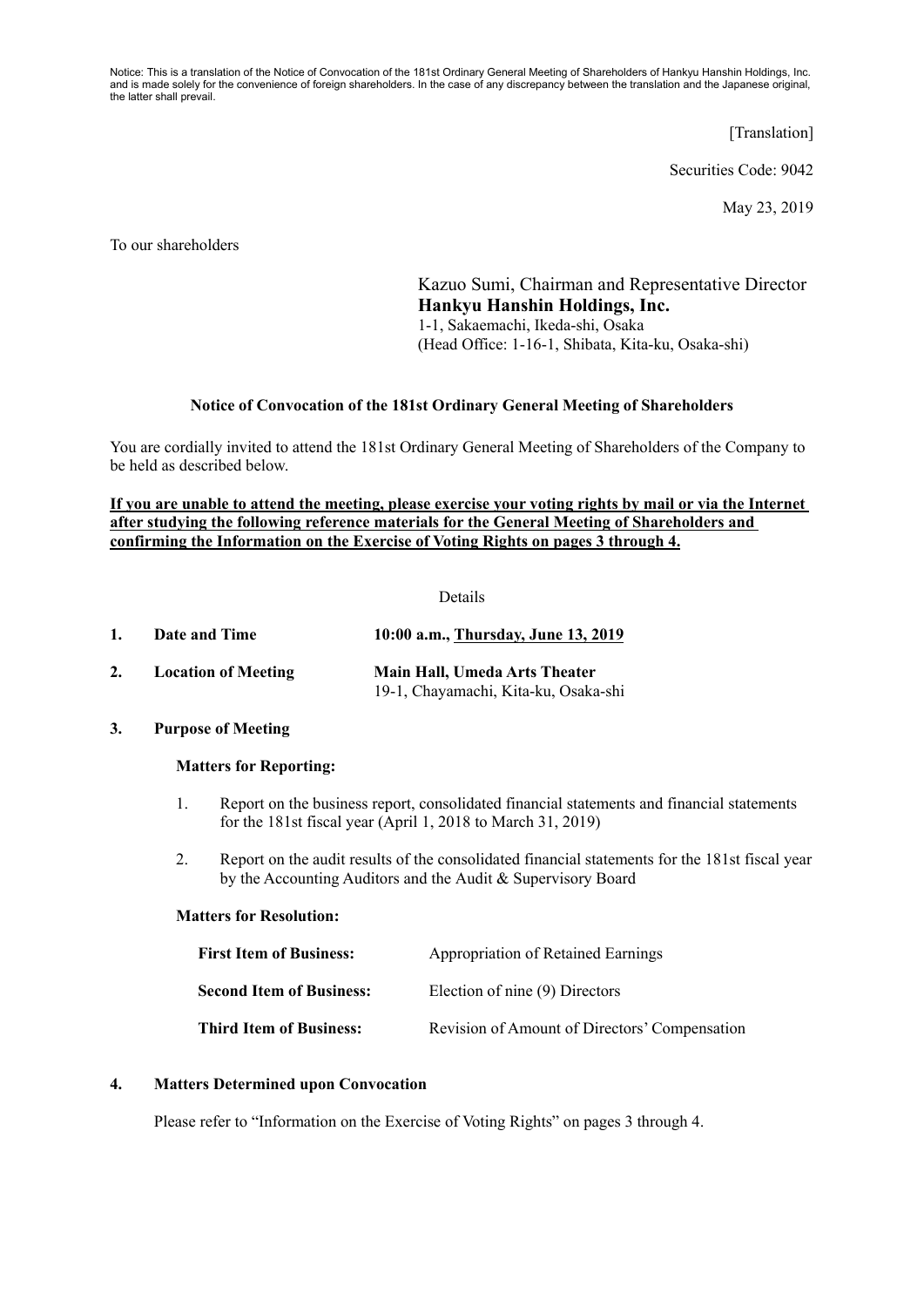- \* Please understand that if any revisions are required to be made to the matters to be indicated in the business report, consolidated financial statements, financial statements and reference materials for the General Meeting of Shareholders, the revisions will be posted on our website (https://www.hankyu-hanshin.co.jp/ir/) in Japanese.
- \* If you exercise your voting rights at the meeting by proxy (only one other shareholder who is able to exercise his/her voting rights at the General Meeting of Shareholders is entitled to become a proxy), we will request that the proxy provide documents to prove his/her proxy (letter of proxy), your voting form, and the proxy's voting form at the reception desk of the venue.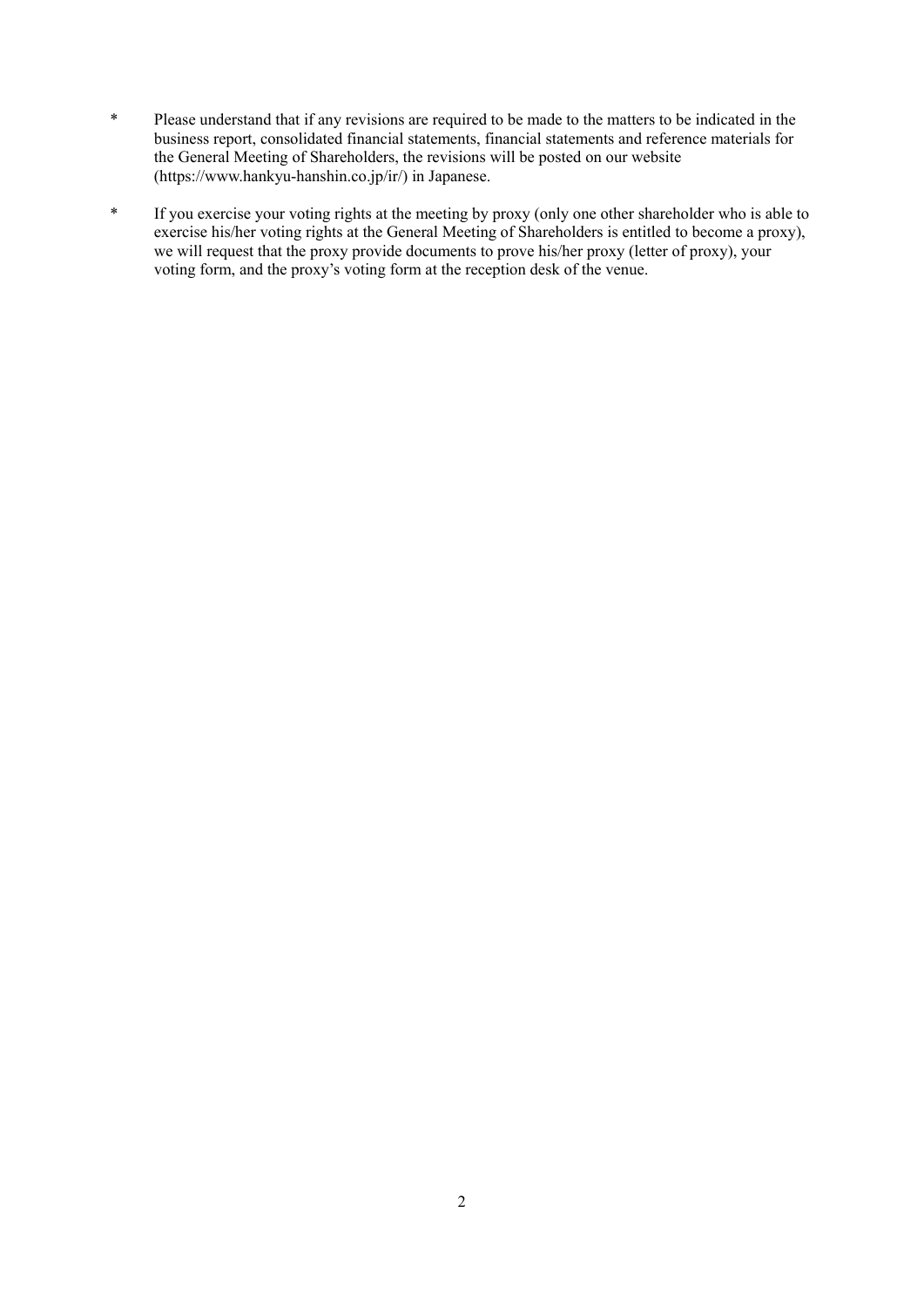## **Information on the Exercise of Voting Rights**

There are three methods for exercising your voting rights:

## **Voting at the General Meeting of Shareholders**

Please present the enclosed voting form to the reception desk of the venue. You are also requested to bring this Notice of Convocation of the General Meeting of Shareholders with you to the meeting.

## **Voting by mail**

Please indicate your approval or disapproval of the Items of Business on the enclosed voting form and return the completed form to the Company to arrive by the designated deadline noted below. Deadline for exercising voting rights: to arrive by 5:50 p.m. on June 12, 2019 (Wednesday)

# **Voting via the Internet**

Please access the voting website designated by the Company (https://evote.tr.mufg.jp/) and input your approval or disapproval of the Items of Business and complete by the designated deadline noted below. On the voting website, please use the "login ID" and the "temporary password" stated in the voting form, and input your approval or disapproval in accordance with the instructions on the screen.

Deadline for exercising voting rights: to be completed by 5:50 p.m. on June 12, 2019 (Wednesday)

- \* Please note that, in order to prevent unauthorized access to the designated website by third parties other than shareholders (persons impersonating shareholders) and to prevent the alteration of votes, if you wish to vote via the Internet, we request that you change your "temporary password" to a permanent password on the designated voting website.
- \* We will provide a new "login ID" and "temporary password" each time a General Meeting of Shareholders is convened.
- \* All costs associated with accessing the voting website via PC, smartphone or mobile phone (costs of internet connections, and data fees, etc.) are to be borne by the shareholder.
- \* Voting via the Internet is available only by gaining access to the voting website designated by the Company (https://evote.tr.mufg.jp/). However, please note that you cannot vote via the Internet on the voting website between the hours of 2:00 a.m. and 5:00 a.m.
- \* Please note that you may not be able to vote via PC or smartphone on the designated voting website depending on your Internet settings or models. You are advised to vote early, and please contact the Help Desk described on page 4 if you have any questions.

If you will be attending the General Meeting of Shareholders, you are not required to follow the procedures for voting by mail or via the Internet.

If you vote by both mail and via the Internet, the Company will treat the vote cast via the Internet as effective.

If you vote via the Internet multiple times, the final vote cast will be deemed as effective. If you vote via a PC, a smartphone or a mobile phone multiple times, the final vote cast will be deemed as effective.

## **Information on electronic voting platform**

 Nominal shareholders (including standing proxies) such as management trust banks may use the electronic voting platform operated by ICJ, Inc. (which was established by Tokyo Stock Exchange, Inc. and another company) by applying in advance.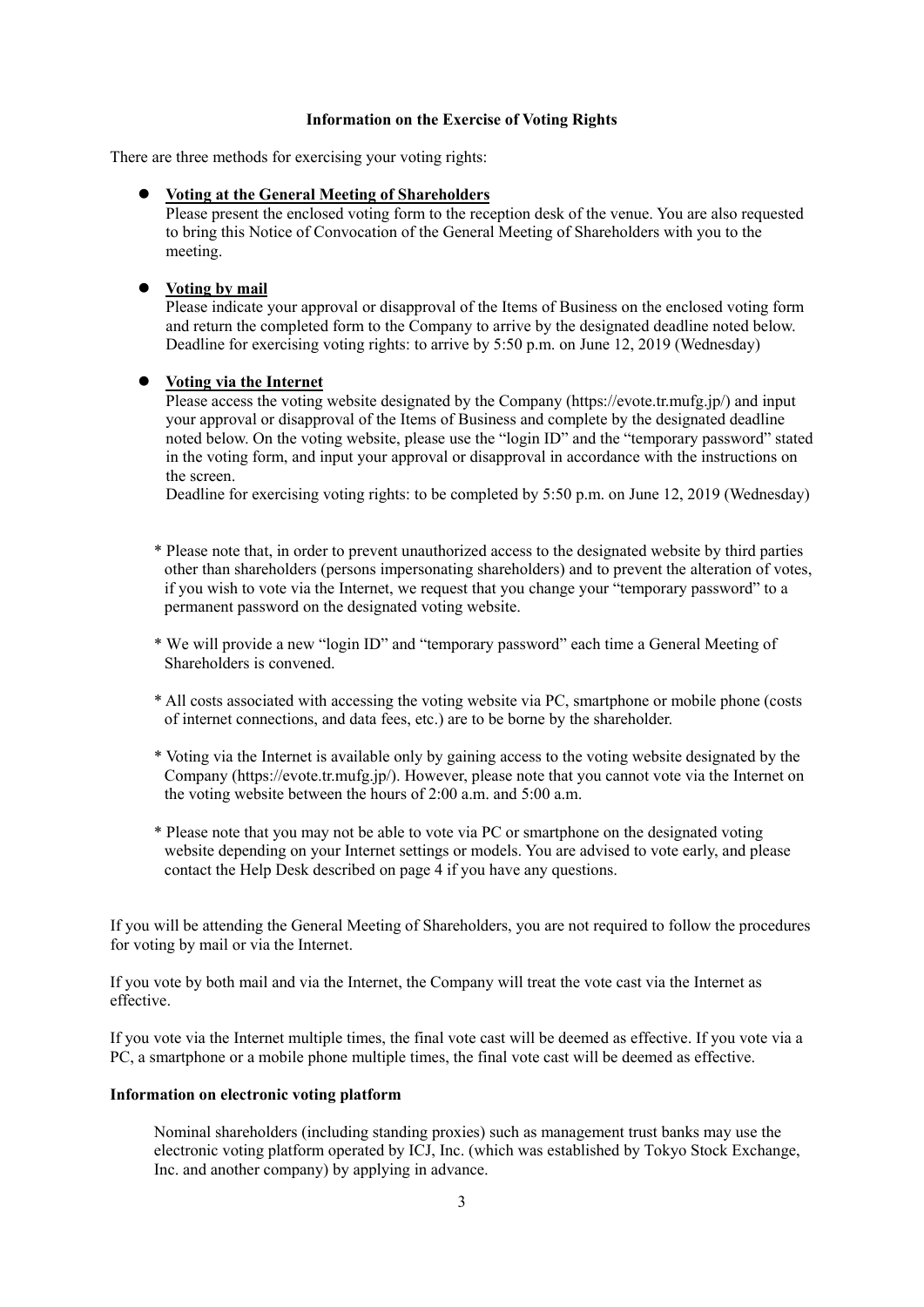## **For further assistance regarding IT matters, please contact:**

Corporate Agency Division (Help Desk) Mitsubishi UFJ Trust and Banking Corporation Phone: 0120-173-027 (9:00 to 21:00; toll free only within Japan)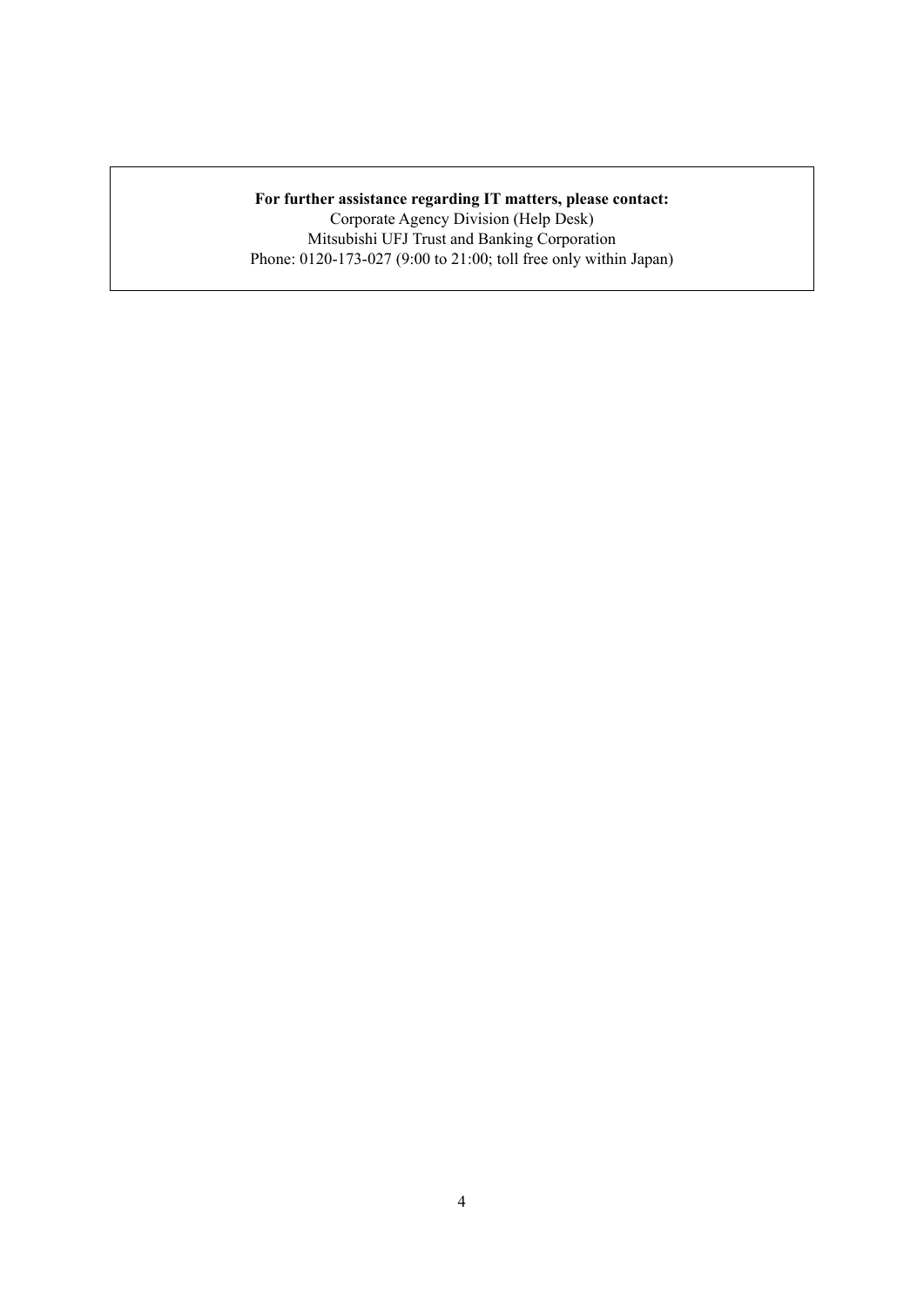## **Reference Materials for General Meeting of Shareholders**

#### **Items of Business and Reference Matters**

#### **First Item of Business: Appropriation of Retained Earnings**

Our group intends to improve the competitiveness of each core business led under the initiative of key companies that fall under the Company's responsibility to perform group management, and endeavors to demonstrate the comprehensive strength of the group through collaboration between core businesses.

The Company has the basic policy to continue distributing constant dividends, while having set the target total return ratio of 30% for conducting share buyback.

\* Total return ratio: the aggregate of the total annual dividend and purchases of treasury stock as a percentage of consolidated net income

For the current fiscal year, the Company wishes to pay final dividends as follows:

(1) Matters relating to, and total amount of, dividend property to be allotted to the shareholders:

20 yen per share of common stock, totaling 4,925,529,880 yen

- \* As interim dividends of 20 yen per share of common stock were distributed, annual dividends for the current fiscal year amount to 40 yen per share.
- (2) Date that the distribution of retained earnings becomes effective:

June 14, 2019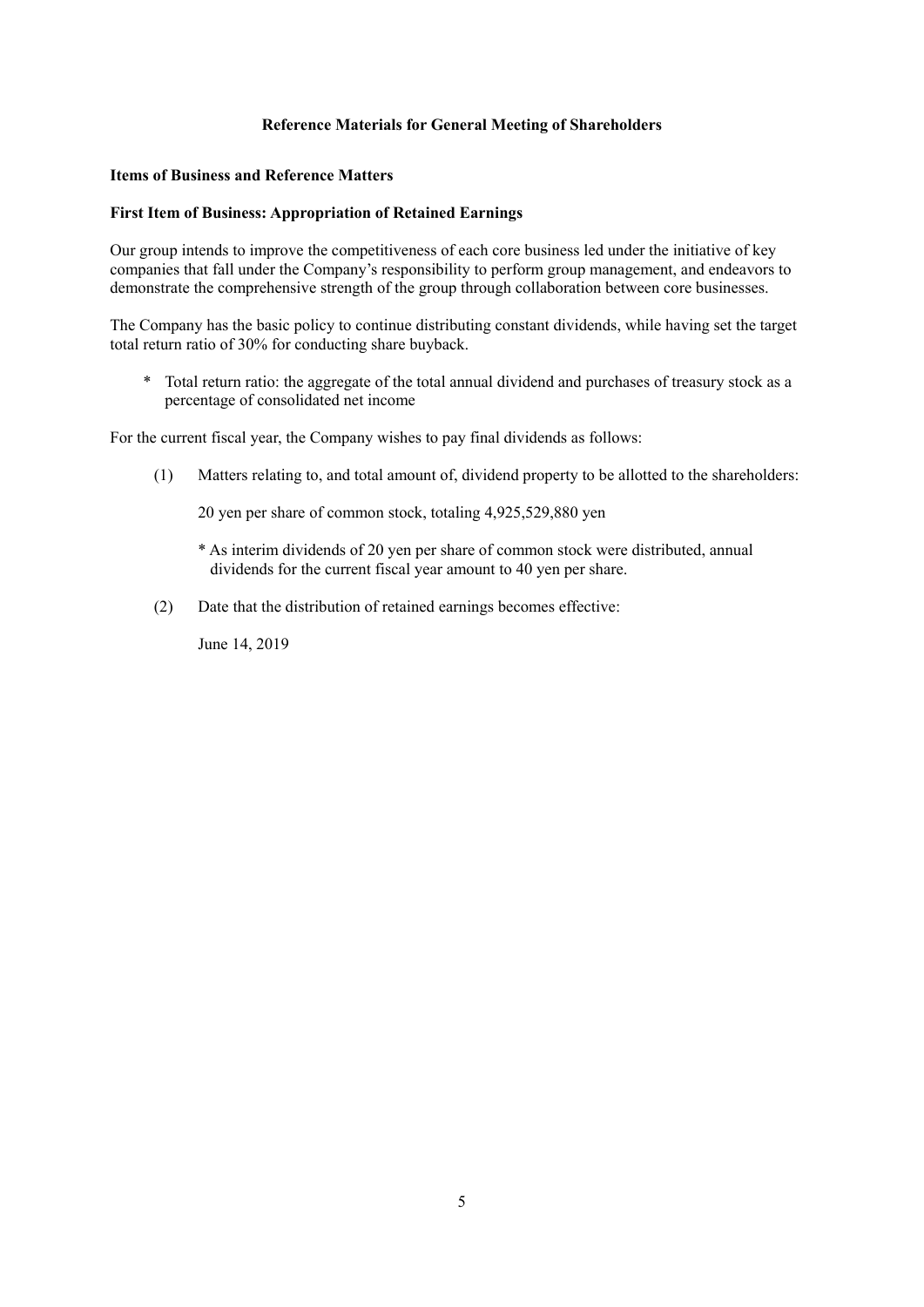# **Second Item of Business: Election of nine (9) Directors**

The terms of office of all nine (9) Directors expire at the close of this General Meeting of Shareholders. The Company requests the election of nine (9) Directors.

The candidates for the positions of Director are as follows:

| No. | Name<br>(Date of Birth)<br>(Gender)                   | Summary of Career and Important Positions of Other Organizations<br>Concurrently Held                                                                                                                                                                                                                                                                                                                                                                                                                                                                                                                                                                                                                                                                                                                                                                                                                  | Number of Shares<br>of the Company<br>Owned |
|-----|-------------------------------------------------------|--------------------------------------------------------------------------------------------------------------------------------------------------------------------------------------------------------------------------------------------------------------------------------------------------------------------------------------------------------------------------------------------------------------------------------------------------------------------------------------------------------------------------------------------------------------------------------------------------------------------------------------------------------------------------------------------------------------------------------------------------------------------------------------------------------------------------------------------------------------------------------------------------------|---------------------------------------------|
| 1   | Reelection<br>Kazuo Sumi<br>(Apr. 19, 1949)<br>(Male) | Apr. 1973<br>Joined Hankyu Corporation<br>Jun. 2000<br>Director of Hankyu Corporation<br>Jun. 2002<br>Managing Director of Hankyu Corporation<br>Jun. 2003<br>President and Representative Director of Hankyu<br>Corporation<br>Apr. 2005<br>President and Representative Director of Hankyu<br>Holdings, Inc.<br>Oct. 2006<br>President and Representative Director of the Company<br>Chairman and Representative Director of Hankyu<br>Mar. 2014<br>Corporation (to present)<br>Jun. 2017<br>Chairman and Representative Director, Group CEO of<br>the Company (to present)<br>Important Positions of Other Organizations Concurrently Held:<br>Chairman and Representative Director of Hankyu Corporation<br>Director of H <sub>2</sub> O RETAILING CORPORATION<br>External Director of TOKYO RAKUTENCHI CO., LTD.<br>External Director of TOHO CO., LTD.<br>External Director of ASICS Corporation | 35,340 shares                               |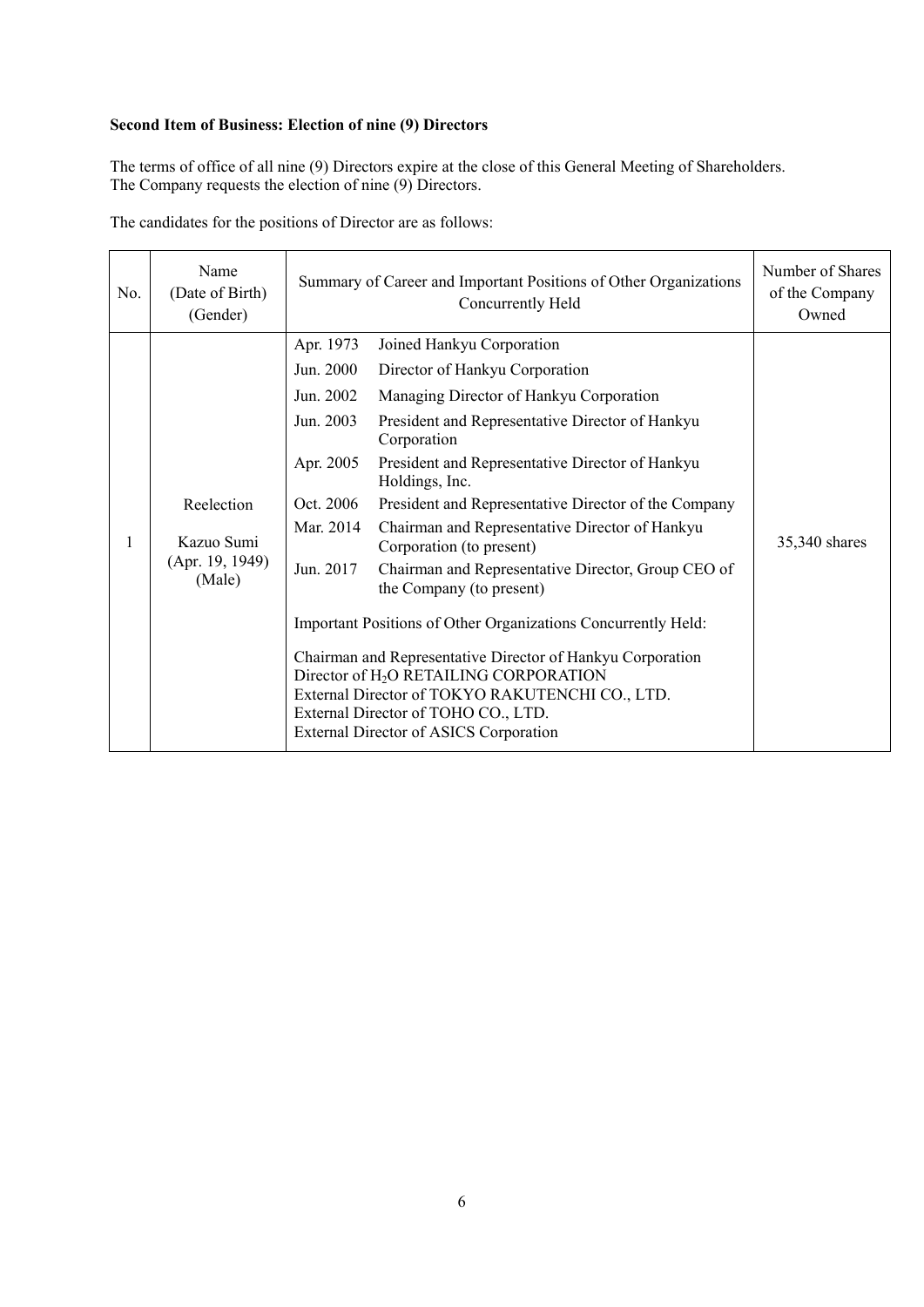| No. | Name<br>(Date of Birth)<br>(Gender)                             | Summary of Career and Important Positions of Other Organizations<br>Concurrently Held                                                                                                                                                                                                                                                                                                                                                                                                                                                                                                                                                                                                                                                                                                                                                                                                                                                                                                                    | Number of Shares<br>of the Company<br>Owned |
|-----|-----------------------------------------------------------------|----------------------------------------------------------------------------------------------------------------------------------------------------------------------------------------------------------------------------------------------------------------------------------------------------------------------------------------------------------------------------------------------------------------------------------------------------------------------------------------------------------------------------------------------------------------------------------------------------------------------------------------------------------------------------------------------------------------------------------------------------------------------------------------------------------------------------------------------------------------------------------------------------------------------------------------------------------------------------------------------------------|---------------------------------------------|
| 2   | Reelection<br>Takehiro<br>Sugiyama<br>(Nov. 20, 1958)<br>(Male) | Apr. 1982<br>Joined Hankyu Corporation<br>Jun. 2005<br>Director of Hankyu Corporation<br>Jun. 2006<br>Director of Hankyu Holdings, Inc.<br>Oct. 2006<br>Director of the Company<br>Managing Director of Hankyu Corporation<br>Apr. 2007<br>Jun. 2016<br><b>Executive Vice President and Representative Director</b><br>of the Company<br>Jun. 2016<br>Executive Vice President and Representative Director<br>of Hankyu Corporation<br>President and Representative Director of Hankyu<br>Apr. 2017<br>Corporation (to present)<br>Jun. 2017<br>President and Representative Director of the Company<br>(to present)<br>Important Positions of Other Organizations Concurrently Held:<br>President and Representative Director of Hankyu Corporation<br>Director of HANSHIN ELECTRIC RAILWAY CO., LTD.<br>Director of Hankyu Hanshin Properties Corp.<br>Director of HANKYU TRAVEL INTERNATIONAL CO., LTD.<br>Director o HANKYU HANSHIN EXPRESS Co., Ltd.<br>Director of Hankyu Hanshin Hotels Co., Ltd. | 22,750 shares                               |
| 3   | Reelection<br>Masao Shin<br>(May 22, 1957)<br>(Male)            | Joined HANSHIN ELECTRIC RAILWAY CO., LTD.<br>Apr. 1981<br>Jun. 2006<br>Director of HANSHIN ELECTRIC RAILWAY CO.,<br>LTD.<br>Oct. 2006<br>Director of the Company<br>Managing Director of HANSHIN ELECTRIC<br>Apr. 2008<br>RAILWAY CO., LTD.<br>Senior Managing Director of HANSHIN ELECTRIC<br>Apr. 2014<br>RAILWAY CO., LTD.<br>Apr. 2017<br>President and Representative Director of HANSHIN<br>ELECTRIC RAILWAY CO., LTD. (to present)<br>Jun. 2017<br><b>Executive Vice President and Representative Director</b><br>of the Company (to present)<br>Important Positions of Other Organizations Concurrently Held:<br>President and Representative Director of HANSHIN ELECTRIC<br>RAILWAY CO., LTD.<br>Director of Hankyu Corporation<br>Director of Hankyu Hanshin Properties Corp.                                                                                                                                                                                                                 | 16,660 shares                               |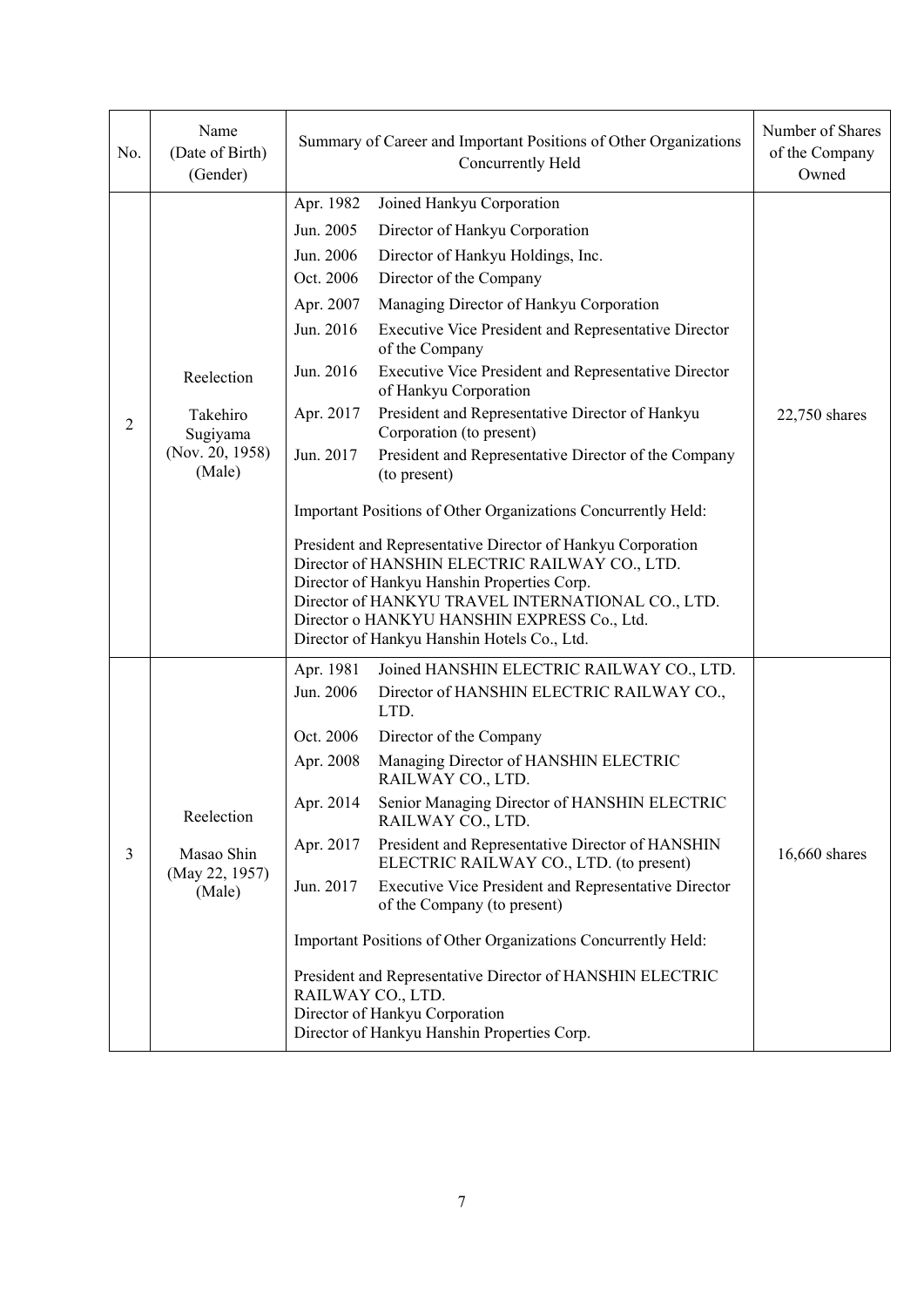| No. | Name<br>(Date of Birth)<br>(Gender)                                                                                      | Summary of Career and Important Positions of Other Organizations<br>Concurrently Held                                                                                                                                                                                                                                                                                                                                                                                                                                                                                                                                                                                                                                                                                                                                                                                                         | Number of Shares<br>of the Company<br>Owned |
|-----|--------------------------------------------------------------------------------------------------------------------------|-----------------------------------------------------------------------------------------------------------------------------------------------------------------------------------------------------------------------------------------------------------------------------------------------------------------------------------------------------------------------------------------------------------------------------------------------------------------------------------------------------------------------------------------------------------------------------------------------------------------------------------------------------------------------------------------------------------------------------------------------------------------------------------------------------------------------------------------------------------------------------------------------|---------------------------------------------|
| 4   | Reelection<br>Takaoki Fujiwara<br>(Feb. 23, 1952)<br>(Male)                                                              | Apr. 1975<br>Joined HANSHIN ELECTRIC RAILWAY CO., LTD.<br>Jun. 2005<br>Director of HANSHIN ELECTRIC RAILWAY CO.,<br>LTD.<br>Managing Director of HANSHIN ELECTRIC<br>Jun. 2007<br>RAILWAY CO., LTD.<br>President and Representative Director of HANSHIN<br>Apr. 2011<br>ELECTRIC RAILWAY CO., LTD.<br>Jun. 2011<br>Director of the Company<br>Apr. 2017<br>Chairman and Representative Director of HANSHIN<br>ELECTRIC RAILWAY CO., LTD. (to present)<br>Representative Director of the Company (to present)<br>Jun. 2017<br>Important Positions of Other Organizations Concurrently Held:<br>Chairman and Representative Director of HANSHIN ELECTRIC<br>RAILWAY CO., LTD.<br>Chairman and Representative Director of Hanshin Tigers Baseball<br>Club, Ltd.<br>External Director of Sanyo Electric Railway Co., Ltd.<br>External Audit & Supervisory Board Member of Shionogi & Co.,<br>Ltd. | 12,520 shares                               |
| 5   | Reelection<br>Candidate for the<br>position of<br><b>External Director</b><br>Noriyuki Inoue<br>(Mar. 17,1935)<br>(Male) | Mar. 1957<br>Joined DAIKIN INDUSTRIES, LTD.<br>President and Representative Director of DAIKIN<br>Jun. 1994<br>INDUSTRIES, LTD.<br>Jun. 2002<br>Chairman and Representative Director and CEO of<br>DAIKIN INDUSTRIES, LTD.<br>Jun. 2003<br>Director of Hankyu Corporation<br>Apr. 2005<br>Director of Hankyu Holdings, Inc.<br>Oct. 2006<br>Director of the Company (to present)<br>Jun. 2014<br>Chairman of the Board and Chief Global Group Officer<br>of DAIKIN INDUSTRIES, LTD. (to present)<br>Important Positions of Other Organizations Concurrently Held:<br>Chairman of the Board and Chief Global Group Officer of DAIKIN<br><b>INDUSTRIES, LTD.</b><br>External Director of The Kansai Electric Power Company,<br>Incorporated                                                                                                                                                     | 7,600 shares                                |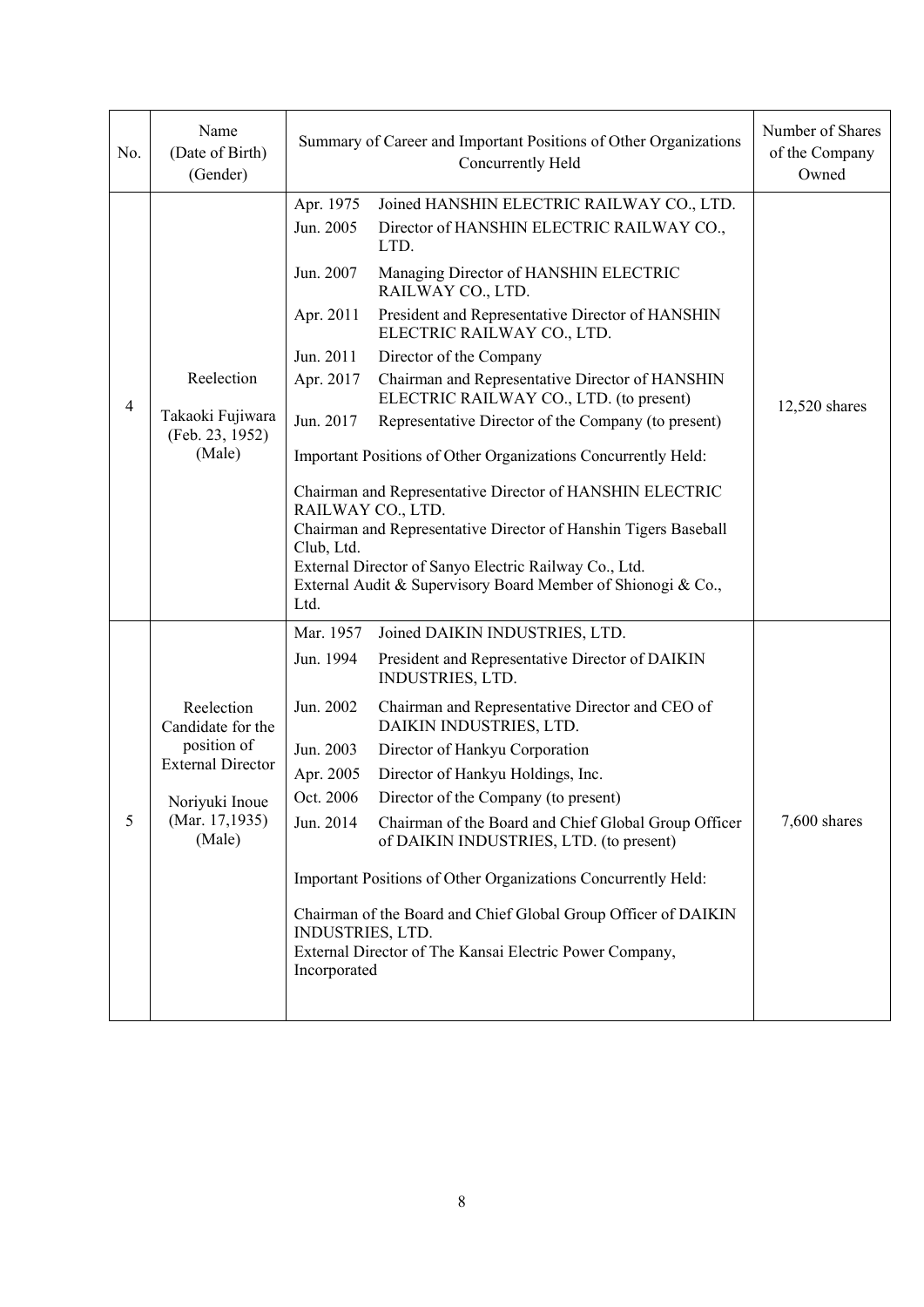| No. | Name<br>(Date of Birth)<br>(Gender)                                                                                    | Summary of Career and Important Positions of Other Organizations<br>Concurrently Held                                                                                                                                                                                                                                                                                                                                                                                                                                                                                                                                                                                                     | Number of Shares<br>of the Company<br>Owned |
|-----|------------------------------------------------------------------------------------------------------------------------|-------------------------------------------------------------------------------------------------------------------------------------------------------------------------------------------------------------------------------------------------------------------------------------------------------------------------------------------------------------------------------------------------------------------------------------------------------------------------------------------------------------------------------------------------------------------------------------------------------------------------------------------------------------------------------------------|---------------------------------------------|
| 6   | Reelection<br>Candidate for the<br>position of<br><b>External Director</b><br>Shosuke Mori<br>(Aug. 6, 1940)<br>(Male) | Apr. 1963<br>Joined The Kansai Electric Power Company,<br>Incorporated<br>Jun. 2005<br>President and Representative Director of The Kansai<br>Electric Power Company, Incorporated<br>Jun. 2010<br>Director of the Company (to present)<br>Chairman and Representative Director of The Kansai<br>Jun. 2010<br>Electric Power Company, Incorporated<br>Senior Adviser of The Kansai Electric Power Company,<br>Jun. 2016<br>Incorporated (to present)<br>Important Positions of Other Organizations Concurrently Held:<br>Senior Adviser of The Kansai Electric Power Company,<br>Incorporated<br>External Director of ANA HOLDINGS INC.<br>External Director of THE ROYAL HOTEL, LIMITED. | 11,000 shares                               |
| 7   | Reelection<br>Yoshishige<br>Shimatani<br>(Mar. 5, 1952)<br>(Male)                                                      | Apr. 1975<br>Joined TOHO CO., LTD.<br>May 2011<br>President and Representative Director of TOHO CO.,<br>LTD. (to present)<br>Jun. 2015<br>Director of the Company (to present)<br>Important Positions of Other Organizations Concurrently Held:<br>President and Representative Director of TOHO CO., LTD.<br>External Director of TOKYO RAKUTENCHI CO., LTD.<br>External Director of FUJI MEDIA HOLDINGS, INC.                                                                                                                                                                                                                                                                           | $2,200$ shares                              |
| 8   | Reelection<br>Naoya Araki<br>(May 14, 1957)<br>(Male)                                                                  | Apr. 1981<br>Joined Hankyu Department Stores, Inc.<br>Mar. 2012<br>President and Representative Director of Hankyu<br>Hanshin Department Stores, Inc. (to present)<br>Jun. 2012<br>Representative Director of H <sub>2</sub> O RETAILING<br>CORPORATION (to present)<br>Director of the Company (to present)<br>Jun. 2017<br>Important Positions of Other Organizations Concurrently Held:<br>President and Representative Director of Hankyu Hanshin<br>Department Stores, Inc.<br>Representative Director of H <sub>2</sub> O RETAILING CORPORATION                                                                                                                                     | 200 shares                                  |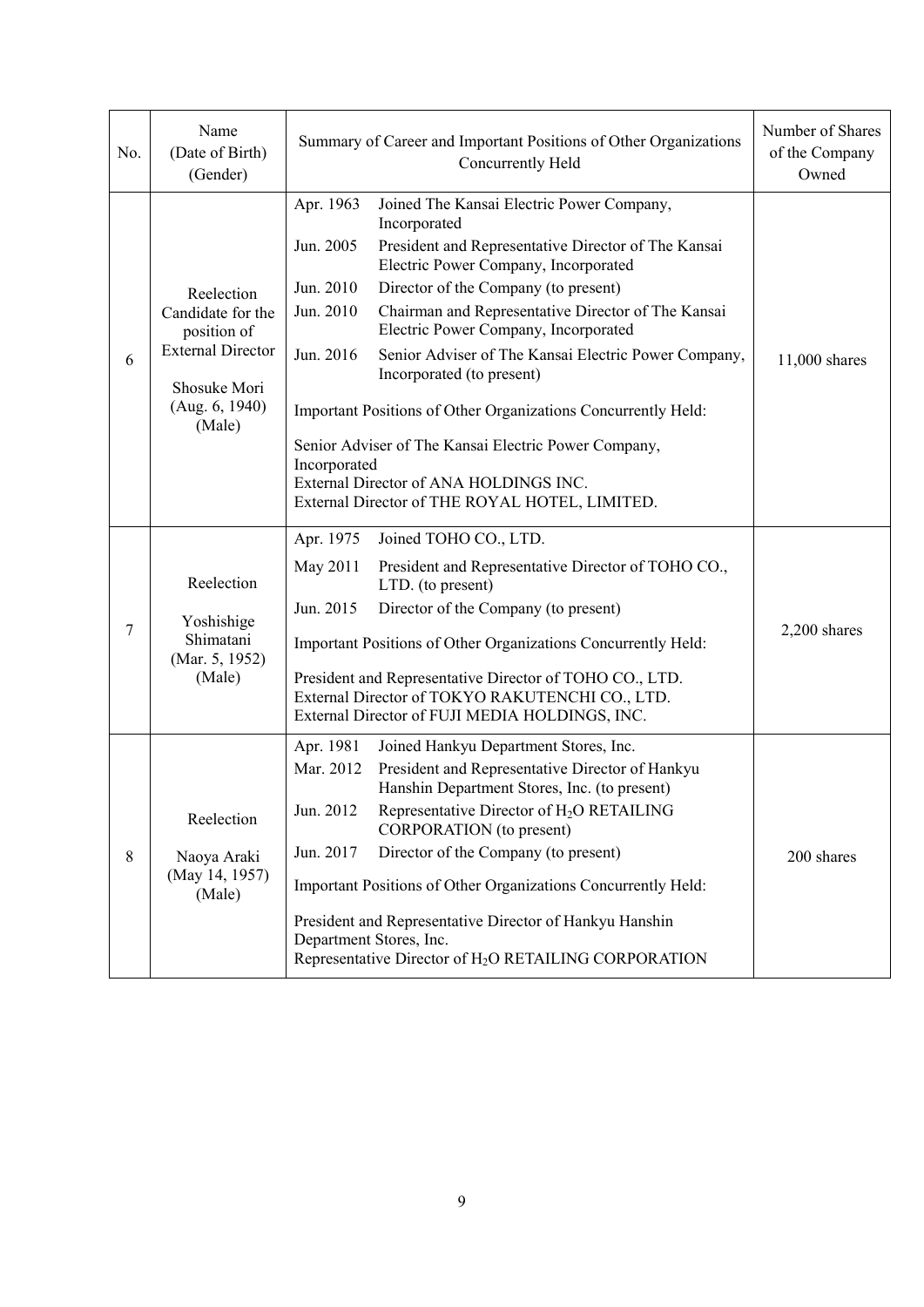| No. | Name<br>(Date of Birth)<br>(Gender)                          |                 | Summary of Career and Important Positions of Other Organizations<br>Concurrently Held                    | Number of Shares<br>of the Company<br>Owned |
|-----|--------------------------------------------------------------|-----------------|----------------------------------------------------------------------------------------------------------|---------------------------------------------|
|     |                                                              | Jun. 1994       | Joined DAIAMOND, Inc.                                                                                    |                                             |
| 9   | <b>New</b>                                                   | Sep. 2013       | Visiting Researcher at Policy Alternatives Research<br>Institute of The University of Tokyo              |                                             |
|     | Candidate for the<br>position of<br><b>External Director</b> | Apr. 2015       | Project Professor of Graduate School of Media and<br>Governance of Keio University (to present)          |                                             |
|     | Noriko Endo                                                  |                 | Important Positions of Other Organizations Concurrently Held:                                            | 0 shares                                    |
|     | (May 6, 1968)<br>(Female)                                    | Keio University | Project Professor of Graduate School of Media and Governance of<br>External Director of NTT DOCOMO, INC. |                                             |
|     |                                                              |                 |                                                                                                          |                                             |

(Notes)

- 1. The candidates for the positions of Director have no special interest in the Company.
- 2. Ms. Noriko Endo's name on the family register is Ms. Noriko Tsujihiro.
- 3. Mr. Noriyuki Inoue, Mr. Shosuke Mori and Ms. Noriko Endo are candidates for the positions of External Director.
- 4. The Company has filed with the securities exchange on which its shares are listed a report on independent officers, detailing that Mr. Noriyuki Inoue, Mr. Shosuke Mori and Ms. Noriko Endo are independent officers. Mr. Noriyuki Inoue, Mr. Shosuke Mori and Ms. Noriko Endo have satisfied the independence criteria (posted on the Company's website: https://www.hankyu-hanshin.co.jp/corporate/data/officer.html) stipulated by the Company which takes into account the requirements for independence prescribed by the securities exchange.
- 5. The reasons to elect Mr. Noriyuki Inoue, Mr. Shosuke Mori and Ms. Noriko Endo, respectively, are as follows:
	- (1) Mr. Noriyuki Inoue: Because he has held the position of representative director of DAIKIN INDUSTRIES, LTD. for a long time and as vice-chairman of Kansai Economic Federation, he is expected to express opinions using his abundant experience and from the perspective of a business leader.

 His term of office from election as an External Director of the Company to the close of this General Meeting of Shareholders is sixteen (16) years.

(2) Mr. Shosuke Mori: Because he long held the position of representative director of The Kansai Electric Power Company, Incorporated, which carries out business expected to benefit the public as our group does, and of chairman of Kansai Economic Federation, he is expected to express opinions using his abundant managerial experience, and from the perspective of a business leader and with understanding of corporate social responsibility.

His term of office from election as an External Director of the Company to the close of this General Meeting of Shareholders is nine (9) years.

(3) Ms. Noriko Endo: Because she is expected to express opinions using her abundant experience and knowledge obtained through her public policy studies.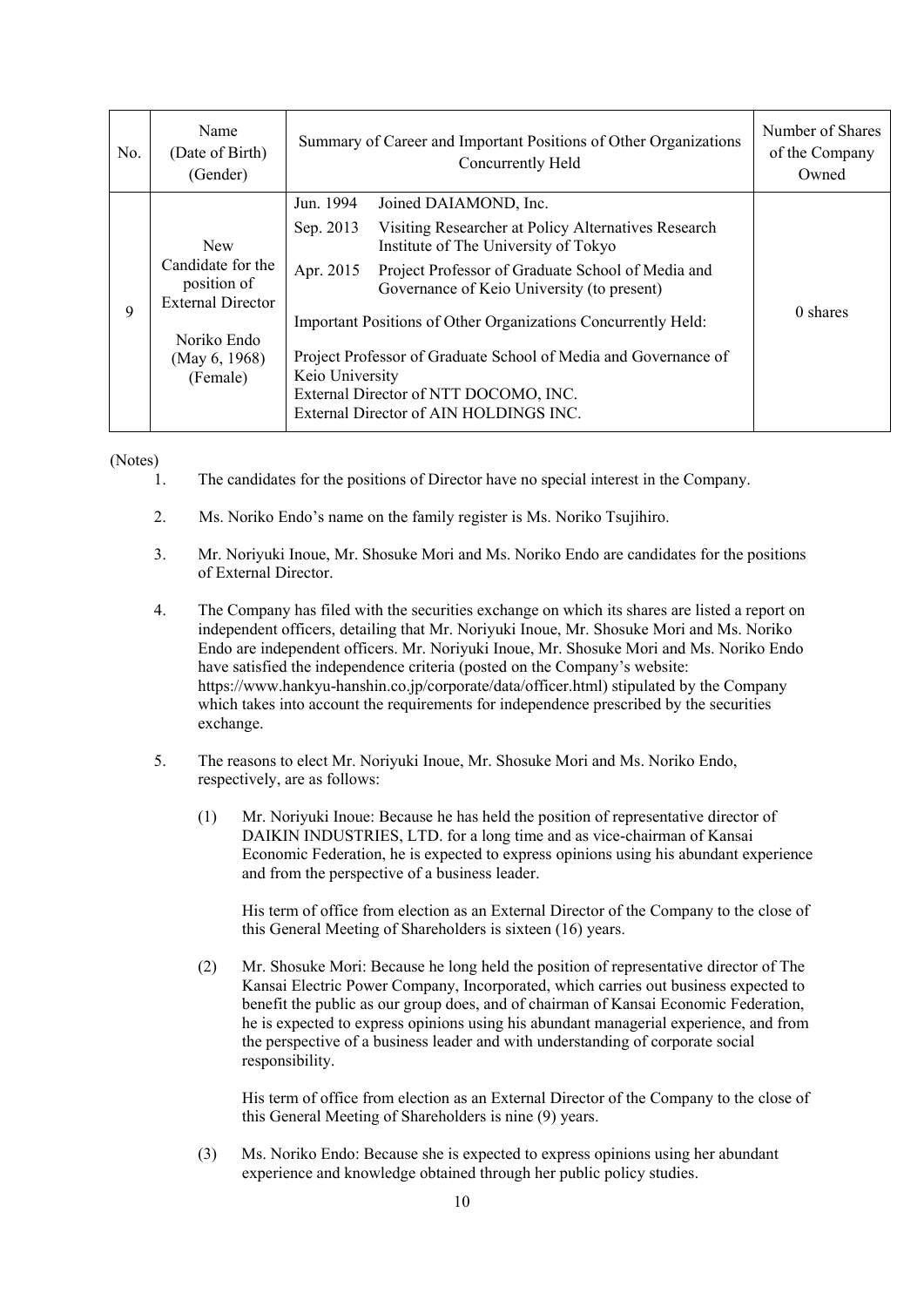- 6. The Company has entered into individual contracts with Messrs. Noriyuki Inoue, Shosuke Mori, Yoshishige Shimatani and Naoya Araki, respectively pursuant to the provisions of Article 427, Paragraph 1 of the Companies Act and Article 26 of the Articles of Incorporation of the Company, to the effect that their respective liability for damages under Article 423, Paragraph 1 of the Companies Act shall be limited to the amount specified by laws and regulations.
- 7. On the condition that this Second Item of Business is approved as proposed, the Company will enter into a contract with Ms. Noriko Endo, pursuant to the provisions of Article 427. Paragraph 1 of the Companies Act and Article 26 of the Articles of Incorporation of the Company, to the effect that her liability for damages under Article 423, Paragraph 1 of the Companies Act shall be limited to the amount specified by laws and ordinances.
- 8. Hankyu Corporation carried out a corporate division on April 1, 2005, whereby Hankyu Corporation transferred its railway business and all other businesses to Hankyu Railway Business Succession Co., Ltd. (its trade name was changed to Hankyu Corporation on April 1, 2005), and changed its trade name to Hankyu Holdings, Inc. at the same time.
- 9. Hankyu Holdings, Inc. changed its trade name to Hankyu Hanshin Holdings, Inc. on October 1, 2006 upon the business integration with HANSHIN ELECTRIC RAILWAY CO., LTD.
- 10. Hankyu Department Stores, Inc. carried out a corporate division on October 1, 2007, whereby Hankyu Department Stores, Inc. transferred its department store business to the newly established Hankyu Department Stores, Inc., and changed its trade name to H<sub>2</sub>O RETAILING CORPORATION at the same time. In addition, the newly established Hankyu Department Stores, Inc. merged with Hanshin Department Stores, Inc., on October 1, 2008, and changed its trade name to Hankyu Hanshin Department Stores, Inc.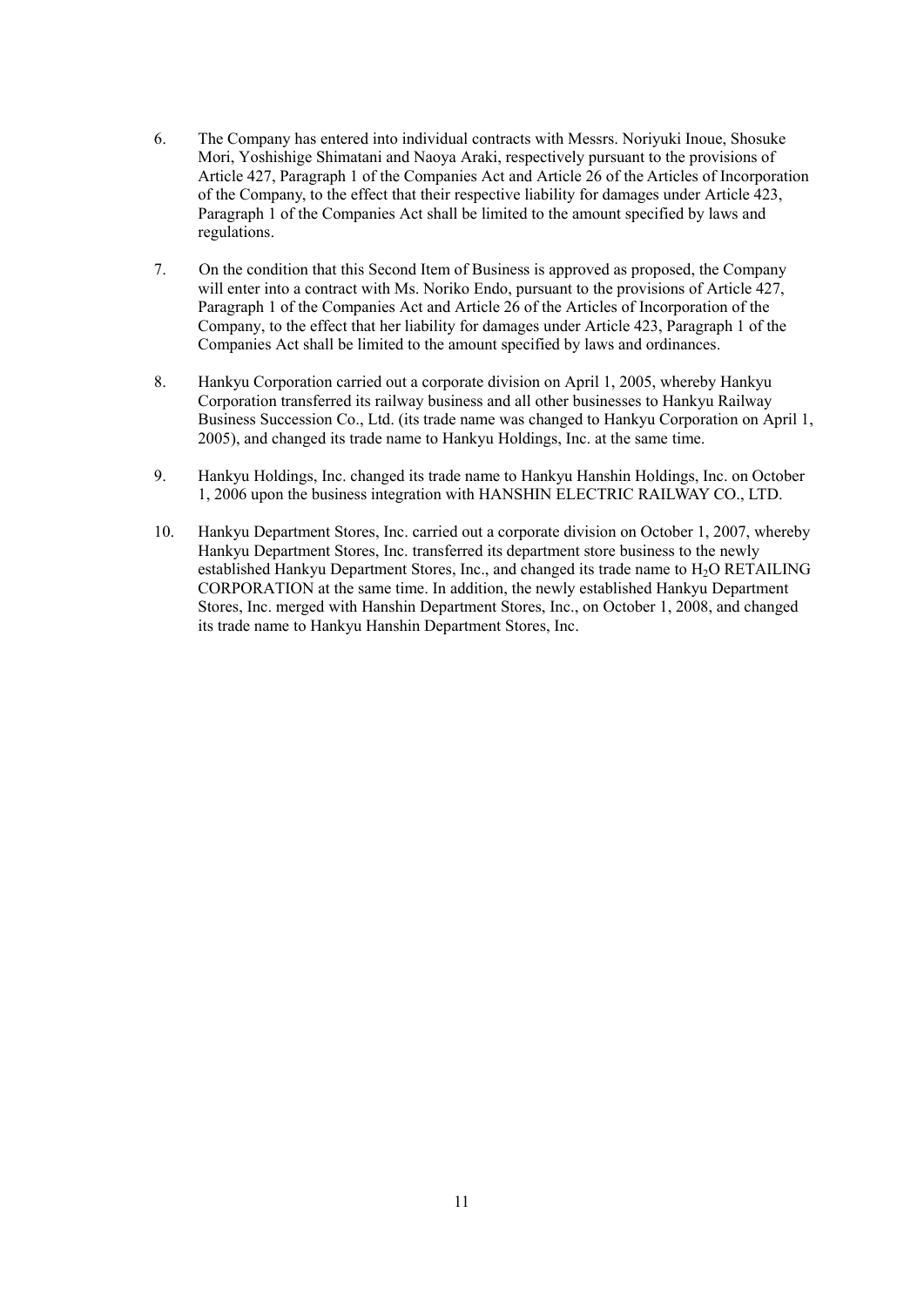## **Third Item of Business: Revision of Amount of Directors' Compensation**

1. Reason for the Proposal and Reason Why It Is Considered Appropriate

The Company proposes to newly introduce a performance-based stock compensation plan using a trust structure (the "Plan") for the Company's Directors who hold a Chairman or President position ("Eligible Directors") for the purpose of further raising their motivation toward enhancing corporate value and business performance, as well as providing incentives for enhancing shareholder value.

This Item is to propose the provision of stock compensation to Eligible Directors in addition to the maximum amount of compensation for the Company's Directors approved at the 150th Ordinary General Meeting of Shareholders held on June 29, 1988 (45 million yen per month (not including salaries that any Director who concurrently serves as an employee receives as an employee)).

The number of Directors to which the Plan will apply will be two, provided that the Second Item of Business "Election of Nine (9) Directors" is approved as proposed.

- 2. Amount of compensation and other details of the Plan
- (1) Outline of the Plan

The Plan is a stock compensation plan under which the Company's shares are acquired by a trust using the funds contributed by the Company as compensation for Eligible Directors, and the Company's shares and money equivalent to the liquidation value of such shares ("Company Shares, etc.") are delivered and/or provided ("Delivery, etc.") through the trust to Eligible Directors in an amount calculated based on a performance indicator for each fiscal year of the Plan Period. The details of the Plan are described in (2) onward below.

In introducing the Plan, the Company will utilize a trust that was established by the Company when similar stock compensation plans were introduced by certain subsidiaries of the Company ("Subsidiaries with Similar Plans") including Hankyu Corporation and HANSHIN ELECTRIC RAILWAY CO., LTD. (the "Trust").

| (i) Persons entitled to the<br>Delivery, etc. of Company<br>Shares, etc. that pertains to<br>this proposal                                                                                                    | The Company's Directors who hold a Chairman or President<br>position                                                                                                                                                                                                                                                                                                                                                          |  |
|---------------------------------------------------------------------------------------------------------------------------------------------------------------------------------------------------------------|-------------------------------------------------------------------------------------------------------------------------------------------------------------------------------------------------------------------------------------------------------------------------------------------------------------------------------------------------------------------------------------------------------------------------------|--|
| (ii) Impact of the Company's shares that pertain to this proposal on the total number of issued shares                                                                                                        |                                                                                                                                                                                                                                                                                                                                                                                                                               |  |
| Maximum amount of money to be.<br>contributed by the Company for the<br>acquisition of the Company's shares<br>subject to the Delivery, etc. to<br><b>Eligible Directors</b><br>(as described in $(2)$ below) | 480 million yen in total over the three fiscal years (160 million)<br>yen per fiscal year)                                                                                                                                                                                                                                                                                                                                    |  |
| Method of acquisition of the<br>Company's shares and maximum<br>number of Company Shares, etc.<br>subject to Delivery, etc. to Eligible<br><b>Directors</b><br>(as described in $(3)$ below)                  | • The maximum number of points that can be granted to<br>Eligible Directors over the three fiscal years during the trust<br>period is 120 thousand points (equivalent to 120 thousand<br>shares).<br>• The average number of points per fiscal year is 40 thousand<br>points (equivalent to 40 thousand shares). *<br>As the Trust will acquire the Company's shares in stock<br>market transactions, no dilution will occur. |  |

 \* Equivalent to approximately 0.02% of the total number of the Company's issued shares (excluding treasury stock) as of March 31, 2019.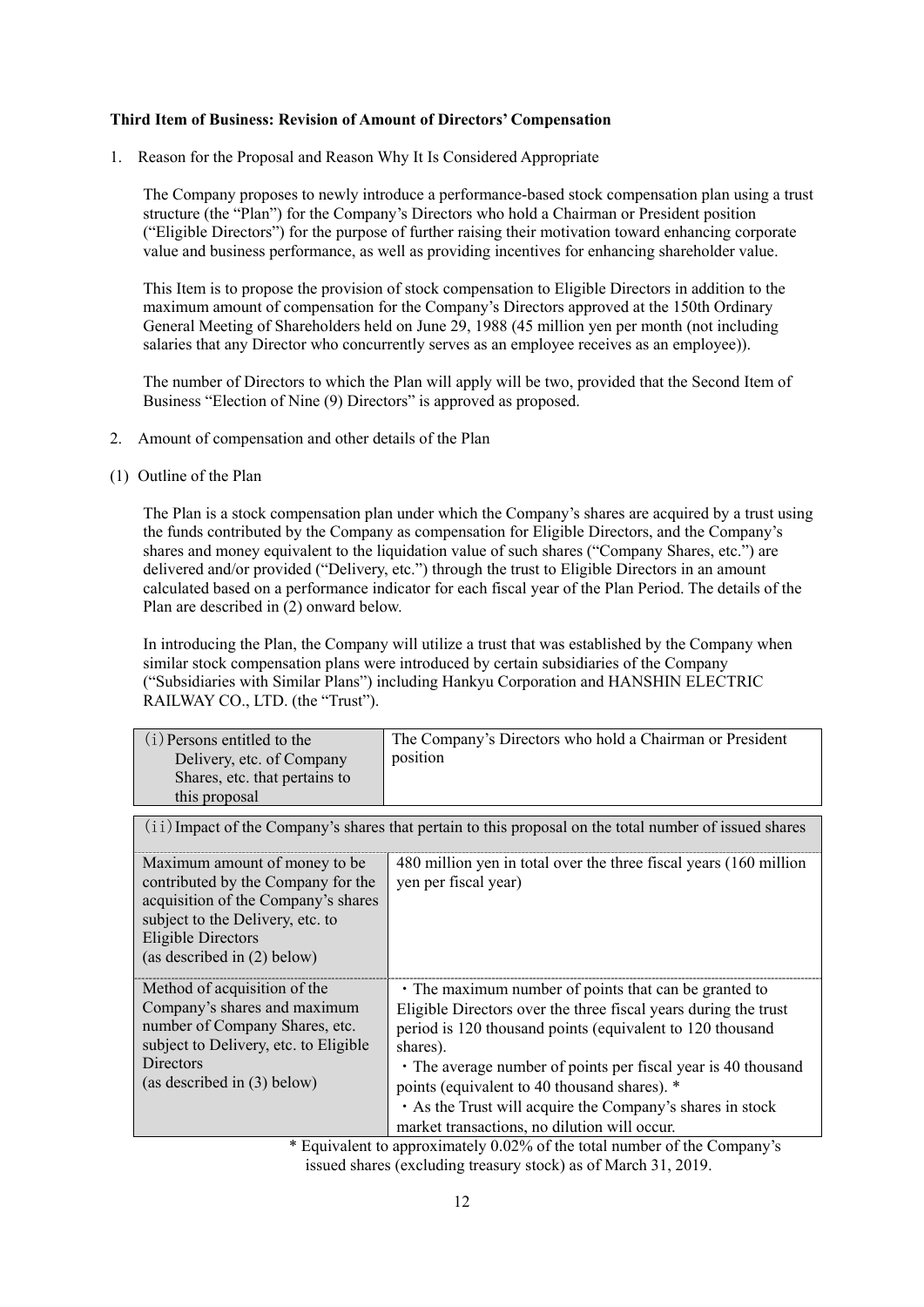| (iii) Performance indicator<br>(as described in $(3)$ below)                                                         | Net income attributable to owners of parent for the relevant<br>fiscal year |
|----------------------------------------------------------------------------------------------------------------------|-----------------------------------------------------------------------------|
| $(iv)$ Timing of Delivery, etc. of<br>Company Shares, etc. to<br>Eligible Directors<br>(as described in $(3)$ below) | After retirement                                                            |

#### (2) Maximum amount of money to be contributed by the Company

The Plan covers a period of three consecutive fiscal years (the "Plan Period"). For each Plan Period, the Company will contribute trust money in an amount not exceeding 480 million yen as compensation for Eligible Directors, and either establish a trust for a trust period of three years, the beneficiaries of which will be Eligible Directors who satisfy certain beneficiary requirements, or extend the trust period of the Trust. It should be noted that the Plan will be managed together with other stock compensation plans introduced by Subsidiaries with Similar Plans, and since the plan periods of the stock compensation plans of Subsidiaries with Similar Plans will end on March 31, 2020, the initial Plan Period of the Plan will be the single fiscal year ending March 31, 2020, for which the Company will contribute money in an amount not exceeding 160 million yen to the Trust that was established when stock compensation plans were introduced by Subsidiaries with Similar Plans.

At the expiration of the trust period, the Company may choose to continue the Plan by amending the trust agreement and contributing additional money to the Trust. In this case, the trust period will be extended for three years and the applicable Plan Period will be the three fiscal years following the extension of the trust period.

For each extended Plan Period, the Company will contribute additional money to the Trust in an amount not exceeding 480 million yen and continue to grant points to Eligible Directors. In cases where such an additional contribution is made, if there are any shares of the Company and money remaining in the trust property ("Residual Assets") as at the last day of the trust period before the extension, the Residual Assets will be succeeded to by the extended Trust, and the sum of the amount of Residual Assets and additional trust money to be contributed will not exceed 480 million yen. The Plan may subsequently be continued in the same manner by conducting such extension of the trust period multiple times.

If any Eligible Directors who may meet the beneficiary requirements continue to remain in office at the expiration of the trust period, although no further points will be granted thereafter to them, the trust period of the Trust may be extended for a period of up to ten years until such Eligible Directors retire and the Delivery, etc. of Company Shares, etc. to them is completed.

## (3) Method of calculation and upper limit of the number of Company Shares, etc. to be delivered to Eligible Directors

In June each year during the trust period, the Company will grant points to Eligible Directors pursuant to the Share Delivery Rules established by the Board of Directors of the Company ("Granted Points"). The specific number of Granted Points to be granted will be determined based on the net income attributable to owners of parent for the most recent fiscal year.

Granted Points will be accumulated each year, and the number of cumulative Granted Points will be converted to ordinary shares of the Company at a conversion rate of one share per point upon the retirement of an Eligible Director. As a general rule, 70% (any shares less than one unit are discarded) of such shares of the Company will be delivered from the Trust, and the remaining number will be